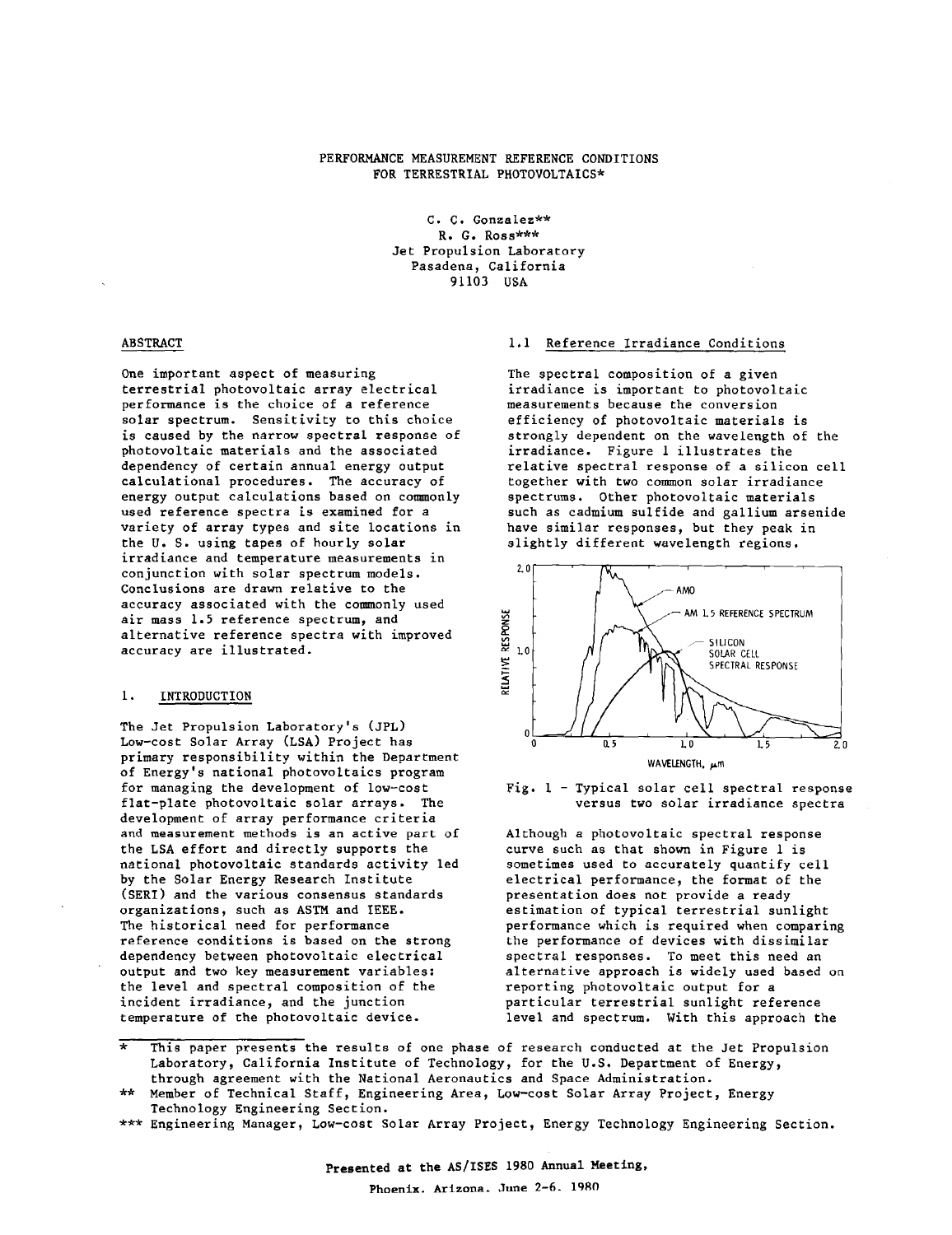spectral response of the device is replaced<br>by a single performance quotation of electriby a single performance quotation of electrical output for the reference irradiance conditions.\*

At present the most widely used reference condition for terrestrial applications is a total irradiance level of  $100$  mW cm<sup>-2</sup> with the Air Mass 1.5 spectrum shown in Figure 1 as documented in Reference 1.

The second major parameter affecting **VOLTAGE.** WHITE *VOLTAGE*, whis **VOLTAGE.** White **VOLTAGE.** White photovoltaic electrical output is the<br>junction temperature of the photovoltaic device. As shown in Figure 2, temperature **temperature** temperature<br>primarily affects output voltage, whereas **and a statement in the analyzie of the a** dependence primarily affects output voltage, whereas irradiance and spectrum primarily affect

the reference spectrum, it can be separated class of uses is associated with comparing<br>from the selection of the reference spectrum the lot-to-lot or unit-to-unit performance from the selection of the reference spectrum<br>and has been treated in detail in a companion paper by these same authors (2).

### 2. STUDY OBJECTIVE AND APPROACH

Considerable interest and activity presently exists within the international photovoltaic community relative to developing consensus standards for photovoltaic solar irradiance reference conditions. The present study was initiated in support of this activity in an attempt to identify quantitative rationale to aid either in choosing among or building upon the present alternatives.

For many, the primary use of reference<br>conditions is to provide a common baseline



# Fig. 2 - Typical silicon photovoltaic module<br>temperature/irradiance-level

for performance comparison of various photovoltaic devices. The type of Although the selection of the cell reference comparison being made influences the type of temperature is as important as the choice of reference conditions preferred. One generic reference conditions preferred. One generic<br>class of uses is associated with comparing of a single device type as typified by<br>product quality control activities.

> A second generic class of uses is associated with comparing the performance of competing products for either a specific application at a known site location, or a generic class of applications at a variety of sites. For this class of uses the optimum reference conditions are those which provide, or easily lead to, an accurate measure of field application performance.

> Associated with this latter set of uses is a generally overlooked and very important indirect use of reference conditions in<br>conjunction with photovoltaic system performance simulation and prediction. When photovoltaic reference-condition performance is imbedded in energy performance calculations for photovoltaic arrays and systems the choice of reference conditions directly controls the accuracy of these approximations.

> The remainder of this paper examines the relationship between the choice of reference irradiance conditions and the accuracy of photovoltaic energy calculations.

### 3. IMPLICATION OF ENERGY CALCULATIONS ON REFERENCE SPECTRUM

As a first step in understanding the implications of energy calculations on the reference spectrum it is useful to examine the mathematical relationship which describes electrical energy production in terms of fundamental photovoltaic and environmental parameters. In complete form the annual energy production of an array is described by the following equation:

<sup>\*</sup> Implementation of this approach can lead to certain practical problems caused by the fact that performance measurements are generally made under simulated sunlight or outdoor sunlight conditions which differ in level and spectral content from the reference conditions. This requires that the measured performance be extrapolated to the reference conditions for reporting purposes. Although the extrapolation can be accomplished analytically if the spectral characteristics of the test irradiance and photovoltaic device are known, the more common practice is to utilize a "reference solar cell" whose reference-condition output is accurately known and whose spectral response matches that of the test device. Accurate determination of the reference-condition performance of the test device is thus accomplished by comparing its measured output to that of the reference cell under the same test irradiance.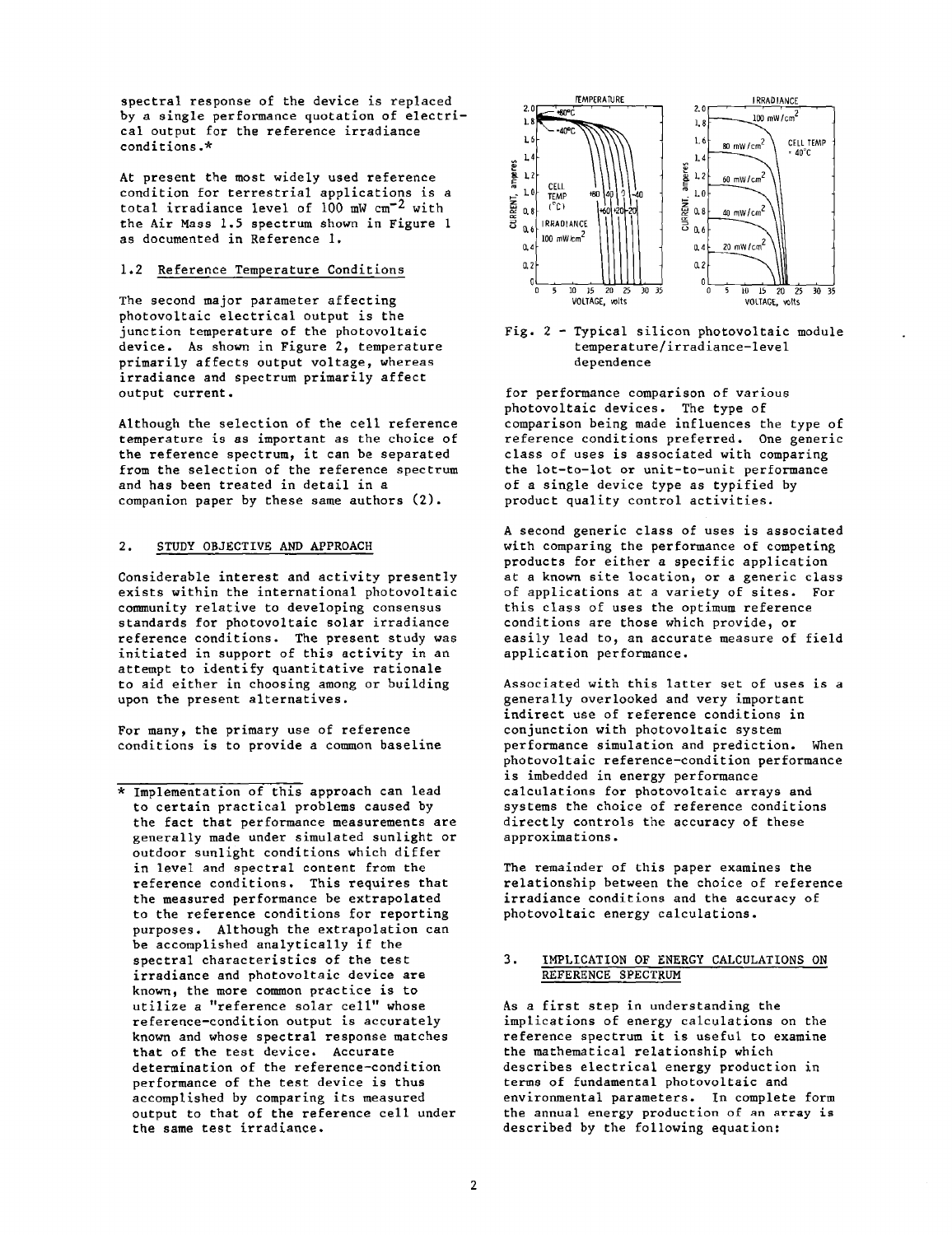Annual Energy/m<sup>2</sup> =  $\int_{r}^{2} \int_{r}^{2} S_{\lambda}(t) \eta(\lambda) dt$  (1)

Where: S<sub>,</sub> = Spectral Irradiance at Time (t),  $W$  m<sup>-2</sup> um<sup>-1</sup>

- **qh=** Array Spectral Electrical **Efficiency**
- $T = \text{Cell Temperature at Time } (t), 0C$

Unfortunately, the lack of hourly spectral irradiance data for potential photovoltaic geographic sites effectively prevents the use of equation 1 for energy calculations. Therefore, the following simplification is made to allow application of hourly total irradiance and ambient temperature data:

$$
\int_{\mathsf{y} \mathsf{r}} \int_{\lambda} S_{\lambda}(\mathsf{t}) \eta_{\lambda}(\mathsf{T}) \, \mathrm{d}\lambda \, \mathrm{d}\mathsf{t} \approx \int_{\mathsf{y} \mathsf{r}} S(\mathsf{t}) \eta(\mathsf{T}) \, \mathrm{d}\mathsf{t} \tag{2}
$$

Where:  $S = Total (pyranometer) Irradiance at$ Time  $(t)$ , W m<sup>-2</sup>

- $\eta$  = Array Efficiency for Reference Spectrum
- $T = \text{Cell Temperature at Time (t), } ^\circ \text{C}$

The above approximation serves as a primary constraint on the selection of the reference spectrum used to define array efficiency. For accurate energy calculations it is necessary that the reference spectrum be chosen to give a good approximation between the two integrals of equation 2.

To provide a quantitative assessment of the currently used reference spectra the integrals representing the two sides of equation 2 were computed for a variety of site locations around the United States using measured hourly data for solar irradiance and ambient temperature together with measured parameter dependencies for a typical silicon photovoltaic array **(3).**  Cell temperature of a typical array was computed in terms of ambient air temperature (OC) and incident solar irradiance **(s,** mW  $cm^{-2}$ ) using the following relationship based on previous JPL field measurements (4):

$$
T_{cell} = T_{air} + 0.3 S, {}^{o}C
$$
 (3)

Because measured hourly spectral irradiance data were unavailable, the data necessary for the integration were manufactured using a combined analytical and empirical approach. In this approach the direct normal and diffuse sky spectral irradiance were computed separately using analytical and experimental derived models and then combined prior to performing the convolution with the cell spectral response.

The direct normal spectral irradiance was computed using a revision of a computer program of the late Dr. M. P. Thekaekara developed by NASA Lewis Research Center

(1). The program begins with the NASA standard Air Mass Zero solar spectral irradiance and attenuates it for the various scattering and absorbing processes (5). The NASA-Lewis revisions include provision for forward scattering and elimination of most of the water vapor absorption in the Thekaekara model between the wavelengths of **.835** and .925 micrometers. After computing the direct normal spectral distribution using hourly data for air mass and monthly data for water vapor, the total direct normal irradiance level was scaled to equal the hourly value from the SOLMET weather tape for the site of interest.

Because of the lack of easily implemented analytical models for the diffuse sky spectral irradiance a measurement program was carried out as part of this JPL study to empirically characterize the diffuse sky spectral irradiance by making measurements at Pasadena, California, during September and October 1979 and during January 1980. Typical representative spectra, one characteristic of clear weather conditions and one characteristic of cloudy conditions, are shown in Figure 3. These typical diffuse spectra were used for the diffuse sky spectral irradiance distributions for all site locations examined in the hour-by-hour energy calculation analysis. A check on the sensitivity of the results for a given site was made by performing the spectral integration using the clear day diffuse model and the cloudy day model and comparing results. As with the direct normal, the hourly total irradiance level of the diffuse sky irradiance was scaled to equal that computed from the SOLMET tape.

As a final step annual energy was computed for both a two-axis-tracking concentrator array (direct normal only) and a fixedlatitude-tilt flat-plate array using the above data together with equation 2 . The calculation of incident irradiance on a



Fig. 3 - Typical diffuse sky spectral distributions normalized for equal total irradiance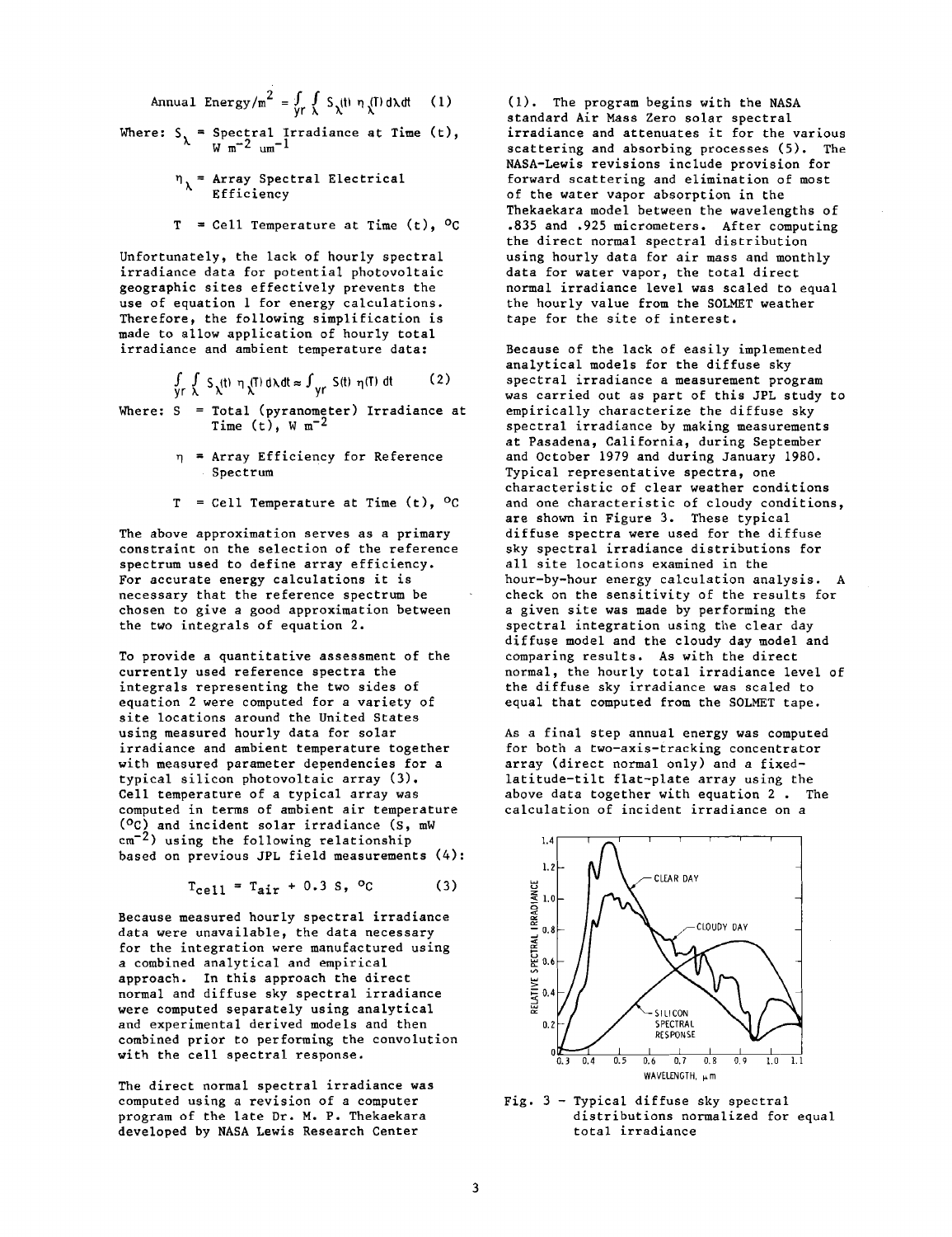tilted array was based on an algorithm developed originally by Liu and Jordan and modified by Klucher *(6).* Two sites, Albuquerque, New Mexico, and Miami, Florida, were chosen as the principal sites for the study because they represent climatological extremes. Albuquerque is noted for its high direct to diffuse ratio, whereas Miami has a very large diffuse contribution. Table 1 presents the results of the integration comparison.

As the results indicate, the two integrals in equation 2 are in good agreement for concentrator arrays. This implies that the Air Mass 1.5 reference spectrum used for the analysis is a good representation of the average direct normal spectral distribution at these sites. On the other hand, agreement for the flat-plate array is not as good, particularly for Miami. The major cause of the inaccuracy is traceable to the much bluer average solar irradiance for a flat-plate array due to the contribution of the blue diffuse sky irradiance, and due to the attenuation of the direct normal by the cosine of the angle of incidence.

The sensitivity of these results to the assumed diffuse spectral distribution was obtained by re-computing the integrals using each of the distributions shown in Figure 3. The results for Albuquerque differed by only 2.5 percent, indicating relative insensitivity to the diffuse model. The results presented in Table 1 for Albuquerque are those for the clear day diffuse spectrum which was felt to be more representative for this site. The results for Miami differed by 6.5 percent, reflecting the greater contribution of the diffuse (nearly 40%) to the total flat-plate irradiance. Because of the cloudy conditions associated with Miami the results in Table 1 for this site are a median of the results from the clear and cloudy day diffuse spectra.

As a next step in understanding the spectral distribution seen by a flat-plate array, the annual incident irradiant energy was computed as a function of wavelength for the

|                                                                                                                                |                        | CONCENTRATOR |        | FLAT PLATE  |              |
|--------------------------------------------------------------------------------------------------------------------------------|------------------------|--------------|--------|-------------|--------------|
| PARAMETER                                                                                                                      | <b>UNITS</b>           | ALBUQUERQUE  | MIAMI  | ALBUQUERQUE | <b>MIAMI</b> |
| TOTAL IRRADIANT ENERGY<br>$E_s$ - $\int_{V}$ S at                                                                              | kWh/m <sup>2</sup> /vr | 2573         | 1394   | 2244        | 1916         |
| <b>TOTAL ARRAY OUTPUT</b><br>$E = \int_{\mathbf{V} \mathbf{r}} S(t) \eta(\mathbf{T}) dt$                                       | $kWh/m^2$ /yr          | 237.3        | 124.5  | 206.5       | 170.2        |
| TOTAL ARRAY OUTPUT<br>$E_{\lambda}$ = $\int_{\mathsf{Y}\mathsf{F}} \int_{\lambda} S_{\lambda}(t)\eta_{\lambda}(t) d\lambda dt$ | $kwh/m^2$ /yr          | 237.7        | 127.1  | 194.4       | 157.5        |
| ENERGY OUTPUT RATIO<br>EÆ,                                                                                                     |                        | 0.9983       | 0.9795 | 1.062       | 1,081        |

Table 1 - Annual Energy Calculation Summary



## Fig. <sup>4</sup>- Comparison of annual irradiant energy spectral distributions with AM 1.5 reference spectrum normalized for equal total irradiance

two sites. The results, shown in Figure 4, can also be interpreted as the weighted average spectral irradiance where the weight is the hourly total irradiance level on the array surface. As seen, the Air Mass 1.5 reference spectrum normalized to the same total irradiance has excessive energy in the red region of the spectrum and is deficient at the blue end.

As a further experiment the irradiant energy spectra shown in Figure 4 were used as the reference spectra for their respective sites and the annual energy integrations repeated. As shown in the first column of Table 2, these spectra vastly improve the accuracy of the energy calculation with an error of less than two percent. This small error is likely caused by the influence of solar cell temperature on efficiency, which is not factored into the irradiant energy spectral distribution. Because cell efficiency decreases with increased temperature, cell temperature weights more heavily those hourly irradiance spectra associated with low irradiance levels and low air temperatures.

In an attempt to further define the most appropriate flat-plate reference spectrum a number of conventional terrestrial spectra were evaluated in the same way as above. The results of the annual energy integration, shown in Table 2, indicate that a reference spectrum slightly bluer than Air Mass 1 provides the best match for both integrals of equation 2. The Air Mass 2 spectrum leads to an over prediction of annual energy because it contains more energy than the average annual spectrum in the region of greatest cell response. The Air Mass 0 spectrum contains too little energy in this region.

In making a final spectrum choice it must be remembered that the response curve used here **THIO • TAIT)** WITH AM 1.5 REFERENCE SPECTRUM **is for a typical silicon cell. Solar cells**